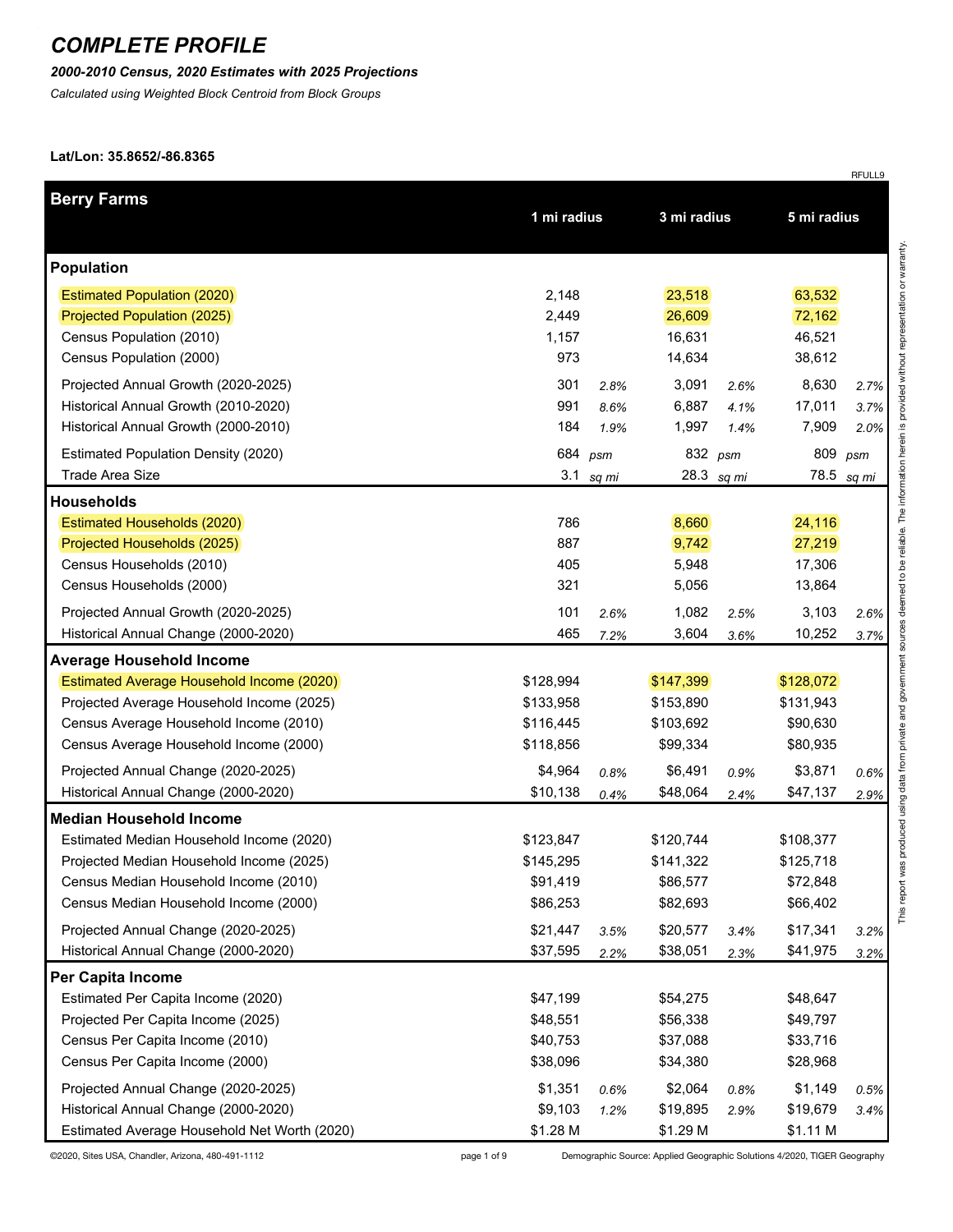## *2000-2010 Census, 2020 Estimates with 2025 Projections*

*Calculated using Weighted Block Centroid from Block Groups*

#### **Lat/Lon: 35.8652/-86.8365**

|                                               |                |             |        |                            |        | RFULL9 |  |  |
|-----------------------------------------------|----------------|-------------|--------|----------------------------|--------|--------|--|--|
| <b>Berry Farms</b>                            |                | 1 mi radius |        | 3 mi radius<br>5 mi radius |        |        |  |  |
| <b>Race and Ethnicity</b>                     |                |             |        |                            |        |        |  |  |
| Total Population (2020)                       | 2,148          |             | 23,518 |                            | 63,532 |        |  |  |
| White (2020)                                  | 1,978          | 92.1%       | 21,386 | 90.9%                      | 53,479 | 84.2%  |  |  |
| Black or African American (2020)              | 49             | 2.3%        | 718    | 3.1%                       | 4,333  | 6.8%   |  |  |
| American Indian or Alaska Native (2020)       | 6              | 0.3%        | 68     | 0.3%                       | 167    | 0.3%   |  |  |
| Asian (2020)                                  | 75             | 3.5%        | 837    | 3.6%                       | 2,303  | 3.6%   |  |  |
| Hawaiian or Pacific Islander (2020)           | $\blacksquare$ |             | 2      |                            | 19     |        |  |  |
| Other Race (2020)                             | 19             | 0.9%        | 210    | 0.9%                       | 2,057  | 3.2%   |  |  |
| Two or More Races (2020)                      | 21             | 1.0%        | 296    | 1.3%                       | 1,175  | 1.8%   |  |  |
| Population < 18 (2020)                        | 470            | 21.9%       | 5,705  | 24.3%                      | 15,388 | 24.2%  |  |  |
| White Not Hispanic                            | 413            | 87.8%       | 4,895  | 85.8%                      | 11,334 | 73.7%  |  |  |
| <b>Black or African American</b>              | 11             | 2.4%        | 180    | 3.1%                       | 1,076  | 7.0%   |  |  |
| Asian                                         | 21             | 4.4%        | 234    | 4.1%                       | 632    | 4.1%   |  |  |
| Other Race Not Hispanic                       | 10             | 2.2%        | 161    | 2.8%                       | 532    | 3.5%   |  |  |
| Hispanic                                      | 16             | 3.3%        | 235    | 4.1%                       | 1,815  | 11.8%  |  |  |
| Not Hispanic or Latino Population (2020)      | 2,082          | 96.9%       | 22,714 | 96.6%                      | 58,228 | 91.7%  |  |  |
| Not Hispanic White                            | 1,935          | 93.0%       | 20,888 | 92.0%                      | 50,612 | 86.9%  |  |  |
| Not Hispanic Black or African American        | 47             | 2.3%        | 701    | 3.1%                       | 4,168  | 7.2%   |  |  |
| Not Hispanic American Indian or Alaska Native | 6              | 0.3%        | 63     | 0.3%                       | 142    | 0.2%   |  |  |
| Not Hispanic Asian                            | 74             | 3.6%        | 807    | 3.6%                       | 2,251  | 3.9%   |  |  |
| Not Hispanic Hawaiian or Pacific Islander     | $\blacksquare$ |             | 2      |                            | 16     |        |  |  |
| Not Hispanic Other Race                       | $\overline{c}$ |             | 19     |                            | 148    | 0.3%   |  |  |
| Not Hispanic Two or More Races                | 17             | 0.8%        | 235    | 1.0%                       | 891    | 1.5%   |  |  |
| Hispanic or Latino Population (2020)          | 66             | 3.1%        | 804    | 3.4%                       | 5,304  | 8.3%   |  |  |
| <b>Hispanic White</b>                         | 43             | 64.9%       | 499    | 62.0%                      | 2,867  | 54.1%  |  |  |
| Hispanic Black or African American            | 1              | 1.9%        | 17     | 2.1%                       | 165    | 3.1%   |  |  |
| Hispanic American Indian or Alaska Native     |                |             | 6      | 0.7%                       | 25     | 0.5%   |  |  |
| Hispanic Asian                                |                |             | $30\,$ | 3.8%                       | 52     | 1.0%   |  |  |
| Hispanic Hawaiian or Pacific Islander         |                |             |        |                            | 3      |        |  |  |
| Hispanic Other Race                           | 18             | 26.7%       | 191    | 23.7%                      | 1,909  | 36.0%  |  |  |
| Hispanic Two or More Races                    | 4              | 5.8%        | 62     | 7.7%                       | 283    | 5.3%   |  |  |
| Not Hispanic or Latino Population (2010)      | 1,128          | 97.5%       | 16,167 | 97.2%                      | 42,705 | 91.8%  |  |  |
| Hispanic or Latino Population (2010)          | 29             | 2.5%        | 464    | 2.8%                       | 3,816  | 8.2%   |  |  |
| Not Hispanic or Latino Population (2000)      | 959            | 98.5%       | 14,366 | 98.2%                      | 36,856 | 95.5%  |  |  |
| Hispanic or Latino Population (2000)          | 14             | 1.5%        | 268    | 1.8%                       | 1,756  | 4.5%   |  |  |
| Not Hispanic or Latino Population (2025)      | 2,369          | 96.7%       | 25,647 | 96.4%                      | 65,744 | 91.1%  |  |  |
| Hispanic or Latino Population (2025)          | 80             | 3.3%        | 962    | 3.6%                       | 6,418  | 8.9%   |  |  |
| Projected Annual Growth (2020-2025)           | 14             |             | 158    |                            | 1,114  |        |  |  |
| Historical Annual Growth (2000-2010)          | 14             | 9.9%        | 196    | 7.3%                       | 2,060  | 11.7%  |  |  |

©2020, Sites USA, Chandler, Arizona, 480-491-1112 page 2 of 9 Demographic Source: Applied Geographic Solutions 4/2020, TIGER Geography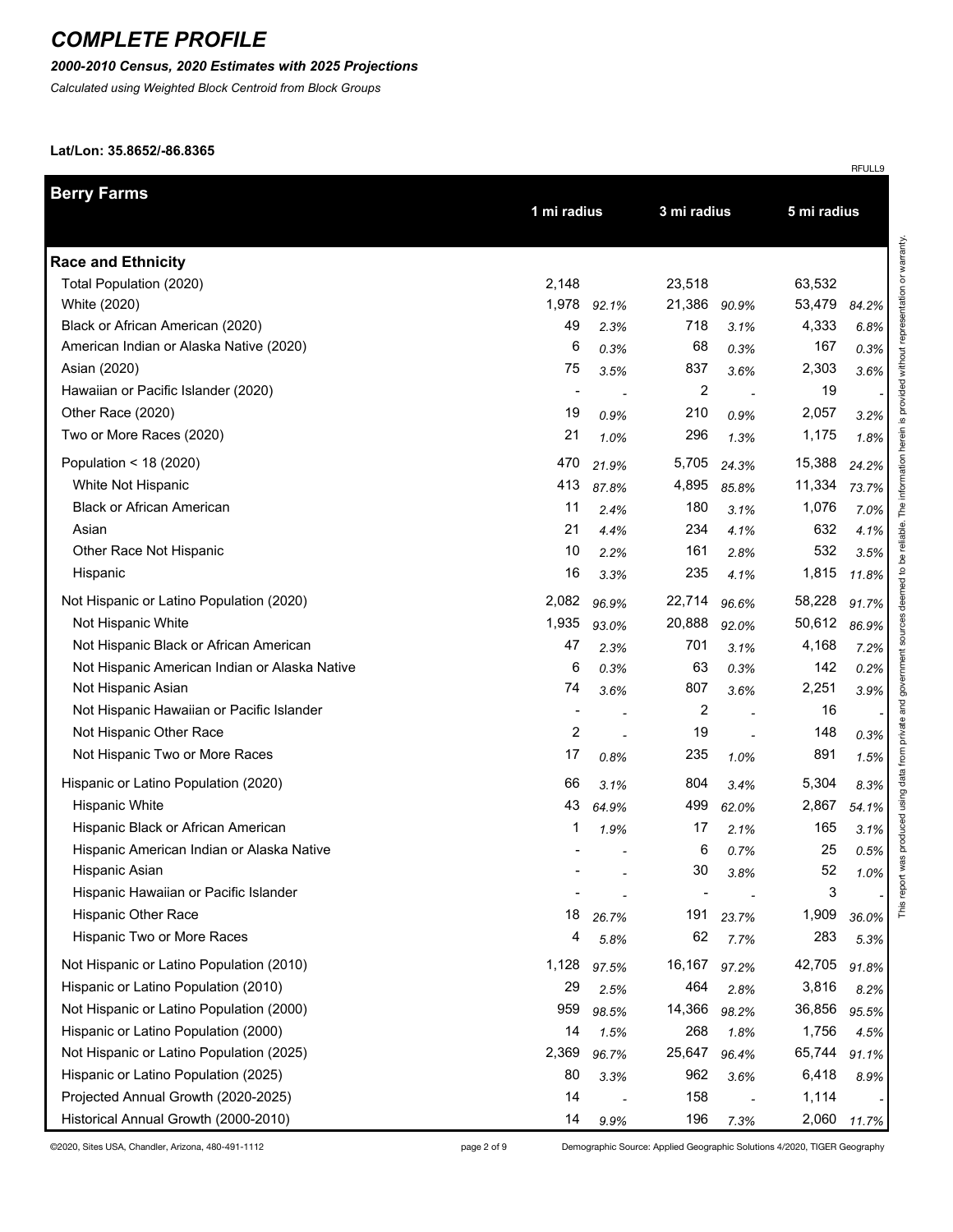## *2000-2010 Census, 2020 Estimates with 2025 Projections*

*Calculated using Weighted Block Centroid from Block Groups*

#### **Lat/Lon: 35.8652/-86.8365**

| <b>Berry Farms</b>                       |             |              |                |              |                |              |
|------------------------------------------|-------------|--------------|----------------|--------------|----------------|--------------|
|                                          | 1 mi radius |              | 3 mi radius    |              | 5 mi radius    |              |
|                                          |             |              |                |              |                |              |
| <b>Total Age Distribution (2020)</b>     |             |              |                |              |                |              |
| <b>Total Population</b>                  | 2,148       |              | 23,518         |              | 63,532         |              |
| Age Under 5 Years                        | 107         | 5.0%         | 1,241          | 5.3%         | 3,779          | 5.9%         |
| Age 5 to 9 Years                         | 126         | 5.8%         | 1,491          | 6.3%         | 4,026          | 6.3%         |
| Age 10 to 14 Years<br>Age 15 to 19 Years | 141<br>142  | 6.6%<br>6.6% | 1,785          | 7.6%         | 4,533          | 7.1%         |
| Age 20 to 24 Years                       | 117         | 5.4%         | 1,669<br>1,284 | 7.1%<br>5.5% | 4,443<br>4,201 | 7.0%<br>6.6% |
| Age 25 to 29 Years                       | 111         | 5.1%         | 980            | 4.2%         | 3,463          | 5.5%         |
| Age 30 to 34 Years                       | 104         | 4.9%         | 1,035          | 4.4%         | 3,328          | 5.2%         |
| Age 35 to 39 Years                       | 130         | 6.0%         | 1,337          | 5.7%         | 3,955          | 6.2%         |
| Age 40 to 44 Years                       | 142         | 6.6%         | 1,675          | 7.1%         | 4,274          | 6.7%         |
| Age 45 to 49 Years                       | 159         | 7.4%         | 1,841          | 7.8%         | 4,658          | 7.3%         |
| Age 50 to 54 Years                       | 166         | 7.7%         | 1,871          | 8.0%         | 4,581          | 7.2%         |
| Age 55 to 59 Years                       | 178         | 8.3%         | 1,820          | 7.7%         | 4,471          | 7.0%         |
| Age 60 to 64 Years                       | 163         | 7.6%         | 1,665          | 7.1%         | 3,961          | 6.2%         |
| Age 65 to 69 Years                       | 121         | 5.6%         | 1,289          | 5.5%         | 3,152          | 5.0%         |
| Age 70 to 74 Years                       | 111         | 5.1%         | 1,055          | 4.5%         | 2,662          | 4.2%         |
| Age 75 to 79 Years                       | 67          | 3.1%         | 626            | 2.7%         | 1,667          | 2.6%         |
| Age 80 to 84 Years                       | 33          | 1.6%         | 402            | 1.7%         | 1,106          | 1.7%         |
| Age 85 Years or Over                     | 30          | 1.4%         | 451            | 1.9%         | 1,272          | 2.0%         |
| Median Age                               | 42.6        |              | 42.0           |              | 39.2           |              |
| Age 19 Years or Less                     | 515         | 24.0%        | 6,185          | 26.3%        | 16,781         | 26.4%        |
| Age 20 to 64 Years                       | 1,270       | 59.1%        | 13,509         | 57.4%        | 36,892         | 58.1%        |
| Age 65 Years or Over                     | 363         | 16.9%        | 3,824          | 16.3%        | 9,859          | 15.5%        |
| <b>Female Age Distribution (2020)</b>    |             |              |                |              |                |              |
| <b>Female Population</b>                 | 1,095       | 51.0%        | 12,017         | 51.1%        | 32,565         | 51.3%        |
| Age Under 5 Years                        | 49          | 4.5%         | 610            | 5.1%         | 1,858          | 5.7%         |
| Age 5 to 9 Years                         | 58          | 5.3%         | 717            | 6.0%         | 1,964          | 6.0%         |
| Age 10 to 14 Years                       | 69          | 6.3%         | 866            | 7.2%         | 2,170          | 6.7%         |
| Age 15 to 19 Years                       | 61          | 5.6%         | 816            | 6.8%         | 2,157          | 6.6%         |
| Age 20 to 24 Years                       | 60          | 5.5%         | 617            | 5.1%         | 2,067          | 6.3%         |
| Age 25 to 29 Years                       | 62          | 5.7%         | 532            | 4.4%         | 1,809          | 5.6%         |
| Age 30 to 34 Years                       | 55          | 5.0%         | 565            | 4.7%         | 1,749          | 5.4%         |
| Age 35 to 39 Years                       | 70          | 6.4%         | 698            | 5.8%         | 2,003          | 6.2%         |
| Age 40 to 44 Years                       | 73          | 6.7%         | 851            | 7.1%         | 2,178          | 6.7%         |
| Age 45 to 49 Years                       | 88          | 8.0%         | 967            | 8.0%         | 2,411          | 7.4%         |
| Age 50 to 54 Years                       | 85          | 7.8%         | 957            | 8.0%         | 2,342          | 7.2%         |
| Age 55 to 59 Years                       | 88          | 8.0%         | 929            | 7.7%         | 2,274          | 7.0%         |
| Age 60 to 64 Years                       | 77          | 7.0%         | 830            | 6.9%         | 2,013          | 6.2%         |
| Age 65 to 69 Years                       | 65          | 6.0%         | 644            | 5.4%         | 1,628          | 5.0%         |
| Age 70 to 74 Years                       | 63          | 5.7%         | 530            | 4.4%         | 1,402          | 4.3%         |
| Age 75 to 79 Years                       | 37          | 3.3%         | 343            | 2.9%         | 960            | 2.9%         |
| Age 80 to 84 Years                       | 17          | 1.6%         | 249            | 2.1%         | 707            | 2.2%         |
| Age 85 Years or Over                     | 18          | 1.6%         | 298            | 2.5%         | 873            | 2.7%         |
| <b>Female Median Age</b>                 | 43.5        |              | 42.6           |              | 40.4           |              |
| Age 19 Years or Less                     | 238         | 21.7%        | 3,009          | 25.0%        | 8,149          | 25.0%        |
| Age 20 to 64 Years                       | 657         | 60.0%        | 6,945          | 57.8%        | 18,846         | 57.9%        |
| Age 65 Years or Over                     | 200         | 18.3%        | 2,063          | 17.2%        | 5,570          | 17.1%        |

©2020, Sites USA, Chandler, Arizona, 480-491-1112 page 3 of 9 Demographic Source: Applied Geographic Solutions 4/2020, TIGER Geography

RFULL9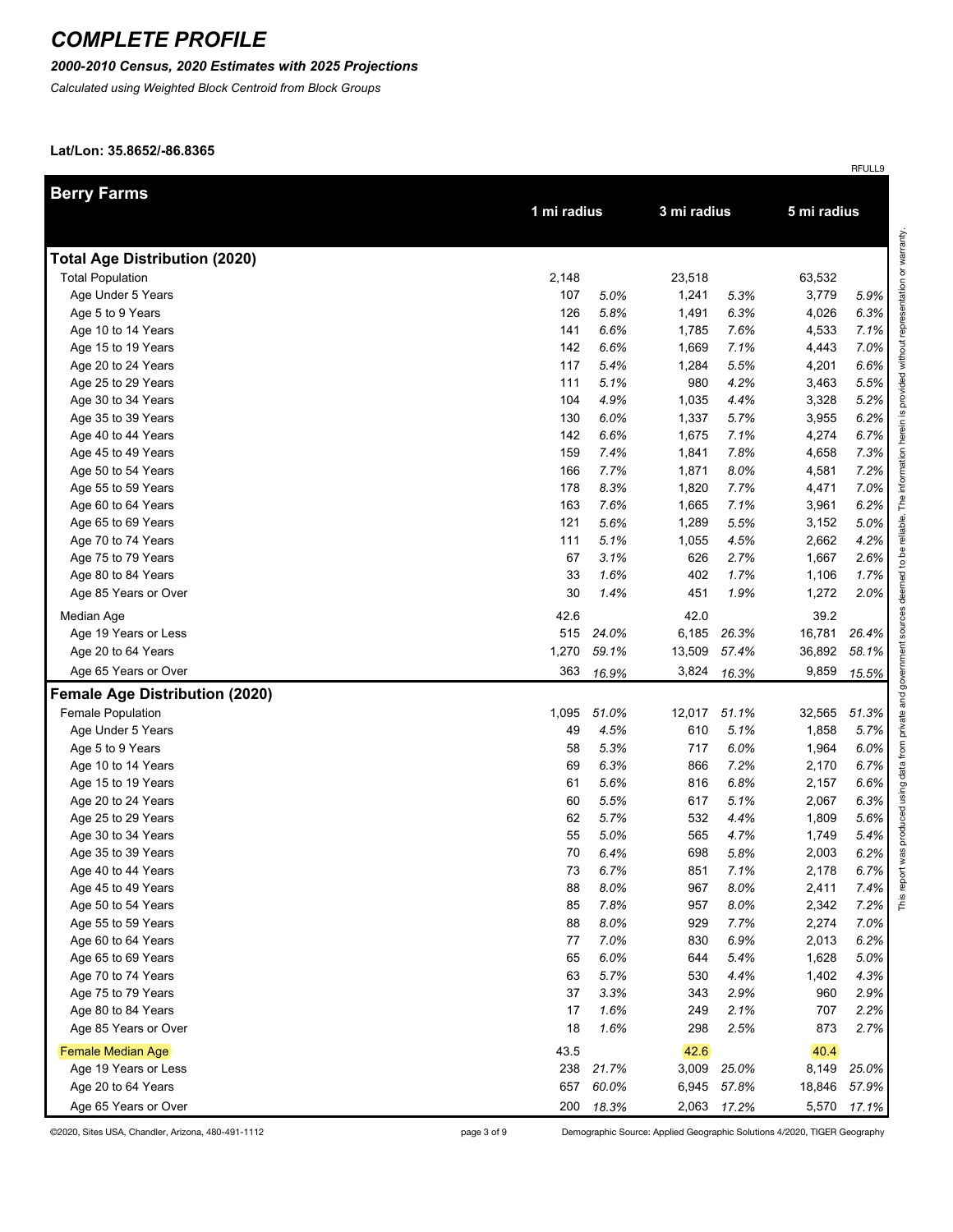## *2000-2010 Census, 2020 Estimates with 2025 Projections*

*Calculated using Weighted Block Centroid from Block Groups*

#### **Lat/Lon: 35.8652/-86.8365**

|                                     |       |             |        |             |             | RFULL9   |
|-------------------------------------|-------|-------------|--------|-------------|-------------|----------|
| <b>Berry Farms</b>                  |       |             |        |             |             |          |
|                                     |       | 1 mi radius |        | 3 mi radius | 5 mi radius |          |
| <b>Male Age Distribution (2020)</b> |       |             |        |             |             |          |
| Male Population                     | 1,053 | 49.0%       | 11,501 | 48.9%       | 30,967      | 48.7%    |
| Age Under 5 Years                   | 58    | 5.5%        | 631    | 5.5%        | 1,921       | 6.2%     |
| Age 5 to 9 Years                    | 67    | 6.4%        | 774    | 6.7%        | 2,062       | 6.7%     |
| Age 10 to 14 Years                  | 72    | 6.8%        | 919    | 8.0%        | 2,363       | 7.6%     |
| Age 15 to 19 Years                  | 81    | 7.7%        | 853    | 7.4%        | 2,286       | 7.4%     |
| Age 20 to 24 Years                  | 57    | 5.4%        | 667    | 5.8%        | 2,134       | 6.9%     |
| Age 25 to 29 Years                  | 49    | 4.6%        | 447    | 3.9%        | 1,654       | 5.3%     |
| Age 30 to 34 Years                  | 49    | 4.7%        | 471    | 4.1%        | 1,579       | 5.1%     |
| Age 35 to 39 Years                  | 60    | 5.7%        | 639    | 5.6%        | 1,952       | 6.3%     |
| Age 40 to 44 Years                  | 69    | 6.6%        | 824    | 7.2%        | 2,095       | 6.8%     |
| Age 45 to 49 Years                  | 72    | 6.8%        | 874    | 7.6%        | 2,246       | 7.3%     |
| Age 50 to 54 Years                  | 80    | 7.6%        | 915    | 8.0%        | 2,239       | 7.2%     |
| Age 55 to 59 Years                  | 91    | 8.6%        | 891    | 7.7%        | 2,197       | 7.1%     |
| Age 60 to 64 Years                  | 86    | 8.1%        | 835    | 7.3%        | 1,949       | 6.3%     |
| Age 65 to 69 Years                  | 56    | 5.3%        | 646    | 5.6%        | 1,525       | 4.9%     |
| Age 70 to 74 Years                  | 48    | 4.5%        | 525    | 4.6%        | 1,260       | 4.1%     |
| Age 75 to 79 Years                  | 31    | 2.9%        | 283    | 2.5%        | 707         | 2.3%     |
| Age 80 to 84 Years                  | 16    | 1.5%        | 153    | 1.3%        | 399         | 1.3%     |
| Age 85 Years or Over                | 12    | 1.2%        | 153    | 1.3%        | 399         | 1.3%     |
| Male Median Age                     | 41.4  |             | 41.3   |             | 38.1        |          |
| Age 19 Years or Less                | 278   | 26.4%       | 3,177  | 27.6%       | 8,632       | 27.9%    |
| Age 20 to 64 Years                  | 613   | 58.2%       | 6,564  | 57.1%       | 18,045      | 58.3%    |
| Age 65 Years or Over                | 163   | 15.4%       | 1,760  | 15.3%       | 4,290       | 13.9%    |
| Males per 100 Females (2020)        |       |             |        |             |             |          |
| Overall Comparison                  |       |             |        |             |             |          |
| Age Under 5 Years                   | 118   | 54.1%       | 103    | 50.8%       | 103         | 50.8%    |
| Age 5 to 9 Years                    | 116   | 53.6%       | 108    | 51.9%       | 105         | 51.2%    |
| Age 10 to 14 Years                  | 103   | 50.7%       | 106    | 51.5%       | 109         | 51.5%    |
| Age 15 to 19 Years                  | 133   | 57.2%       | 105    | 51.1%       | 106         | 51.4%    |
| Age 20 to 24 Years                  | 96    | 49.0%       | 108    | 52.0%       | 103         | 50.8%    |
| Age 25 to 29 Years                  | 78    | 43.9%       | 84     | 45.7%       | 91          | 47.8%    |
| Age 30 to 34 Years                  | 90    | 47.4%       | 83     | 45.5%       | 90          | 47.4%    |
| Age 35 to 39 Years                  |       | 87 46.5%    | 92     | 47.8%       |             | 97 49.3% |
| Age 40 to 44 Years                  | 95    | 48.6%       | 97     | 49.2%       | 96          | 49.0%    |
| Age 45 to 49 Years                  | 82    | 45.0%       | 90     | 47.5%       | 93          | 48.2%    |
| Age 50 to 54 Years                  | 94    | 48.5%       | 96     | 48.9%       | 96          | 48.9%    |
| Age 55 to 59 Years                  |       | 103 50.7%   | 96     | 49.0%       | 97          | 49.1%    |
| Age 60 to 64 Years                  |       | 112 52.7%   | 101    | 50.2%       | 97          | 49.2%    |
| Age 65 to 69 Years                  | 85    | 46.0%       | 100    | 50.1%       | 94          | 48.4%    |
| Age 70 to 74 Years                  | 76    | 43.3%       | 99     | 49.8%       | 90          | 47.3%    |
| Age 75 to 79 Years                  | 84    | 45.8%       | 83     | 45.2%       | 74          | 42.4%    |
| Age 80 to 84 Years                  | 92    | 47.8%       | 61     | 38.0%       | 56          | 36.1%    |
| Age 85 Years or Over                | 69    | 40.9%       | 51     | 34.0%       | 46          | 31.4%    |
| Age 19 Years or Less                | 117   | 53.9%       | 106    | 51.4%       | 106         | 51.4%    |
| Age 20 to 39 Years                  | 88    | 46.7%       | 92     | 48.0%       | 96          | 49.0%    |
| Age 40 to 64 Years                  | 97    | 49.2%       | 96     | 48.9%       | 96          | 48.9%    |
| Age 65 Years or Over                | 81    | 44.9%       | 85     | 46.0%       | 77          | 43.5%    |

©2020, Sites USA, Chandler, Arizona, 480-491-1112 page 4 of 9 Demographic Source: Applied Geographic Solutions 4/2020, TIGER Geography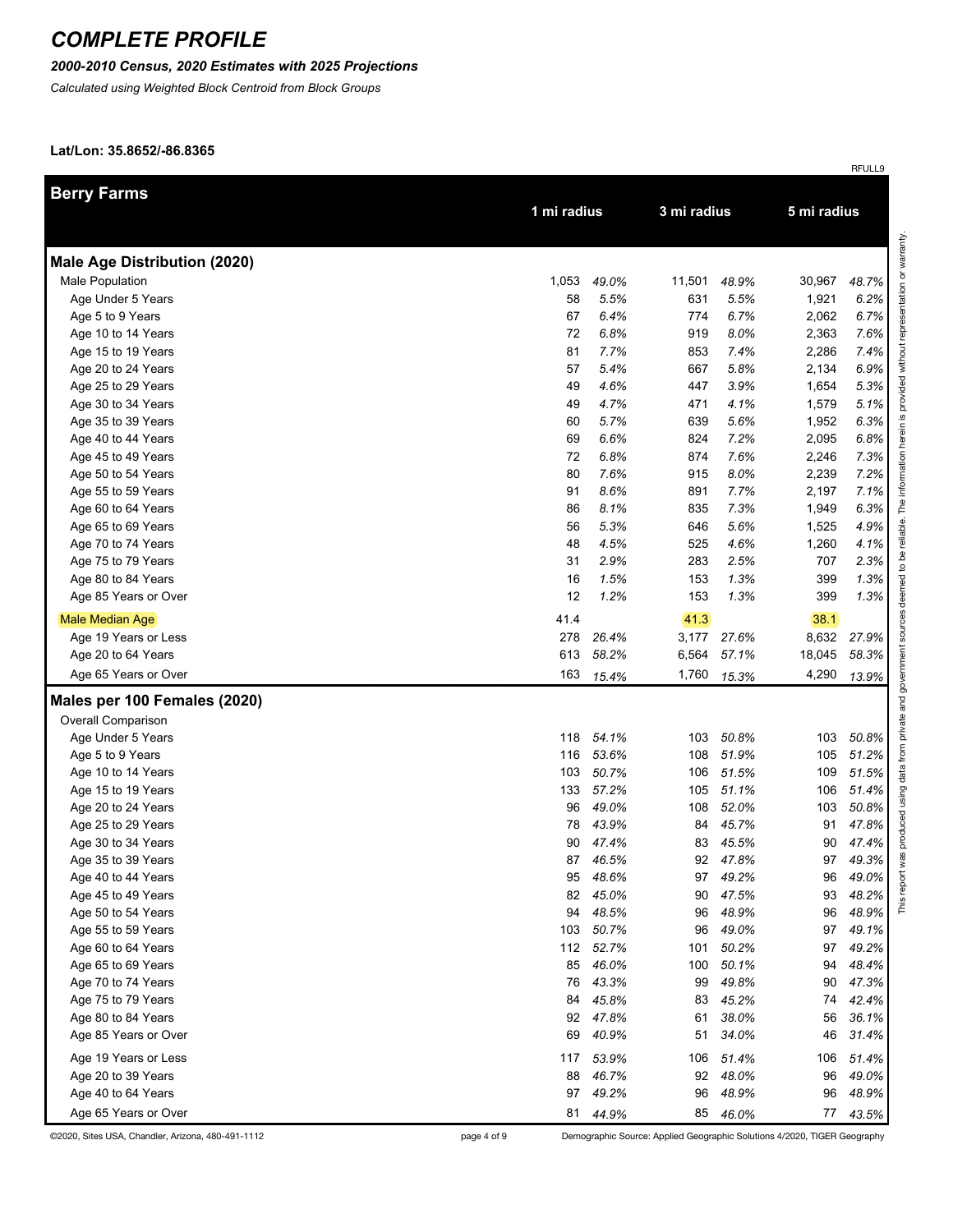## *2000-2010 Census, 2020 Estimates with 2025 Projections*

*Calculated using Weighted Block Centroid from Block Groups*

#### **Lat/Lon: 35.8652/-86.8365**

|                                                                       |           |                    |                |                            |           | RFULL9               |  |  |
|-----------------------------------------------------------------------|-----------|--------------------|----------------|----------------------------|-----------|----------------------|--|--|
| <b>Berry Farms</b>                                                    |           | 1 mi radius        |                | 3 mi radius<br>5 mi radius |           |                      |  |  |
| Household Type (2020)                                                 |           |                    |                |                            |           |                      |  |  |
| <b>Total Households</b>                                               | 786       |                    | 8,660          |                            | 24,116    |                      |  |  |
| Households with Children                                              | 280       | 35.6%              |                | 2,986 34.5%                | 8,203     | 34.0%                |  |  |
| Average Household Size                                                | 2.7       |                    | 2.7            |                            | 2.6       |                      |  |  |
| Household Density per Square Mile                                     | 250       |                    | 306            |                            | 307       |                      |  |  |
|                                                                       | 1,932     | 89.9%              | 21,352         | 90.8%                      | 54,963    | 86.5%                |  |  |
| <b>Population Family</b><br>Population Non-Family                     | 216       | 10.1%              | 2,166          | 9.2%                       | 8,194     | 12.9%                |  |  |
| <b>Population Group Quarters</b>                                      |           |                    | $\blacksquare$ |                            | 375       | 0.6%                 |  |  |
|                                                                       |           |                    |                |                            |           |                      |  |  |
| Family Households                                                     | 630       | 80.1%              | 6,905          | 79.7%                      | 17,567    | 72.8%                |  |  |
| Married Couple Households                                             | 565       | 89.7%              | 6,188          | 89.6%                      | 14,698    | 83.7%                |  |  |
| Other Family Households with Children                                 | 65        | 10.3%              | 717            | 10.4%                      | 2,868     | 16.3%                |  |  |
| Family Households with Children                                       | 278       | 44.1%              | 2,977          | 43.1%                      | 8,161     | 46.5%                |  |  |
| Married Couple with Children<br>Other Family Households with Children | 36        | 242 87.0%<br>13.0% | 2,574<br>403   | 86.5%<br>13.5%             | 1,649     | 6,512 79.8%<br>20.2% |  |  |
| Family Households No Children                                         | 352       | 55.9%              | 3,928          | 56.9%                      | 9,405     | 53.5%                |  |  |
| Married Couple No Children                                            | 324       | 91.9%              |                | 3,614 92.0%                | 8,186     | 87.0%                |  |  |
| Other Family Households No Children                                   | 29        | 8.1%               | 314            | 8.0%                       | 1,219     | 13.0%                |  |  |
| Non-Family Households                                                 | 156       | 19.9%              | 1,754          | 20.3%                      | 6,549     | 27.2%                |  |  |
| Non-Family Households with Children                                   | 2         | 1.4%               | 9              | 0.5%                       | 42        | 0.6%                 |  |  |
| Non-Family Households No Children                                     | 154       | 98.6%              | 1,745          | 99.5%                      | 6,507     | 99.4%                |  |  |
| Average Family Household Size                                         | 3.1       |                    | 3.1            |                            | 3.1       |                      |  |  |
| Average Family Income                                                 | \$148,809 |                    | \$165,721      |                            | \$149,515 |                      |  |  |
| Median Family Income                                                  | \$136,408 |                    | \$132,100      |                            | \$123,335 |                      |  |  |
| Average Non-Family Household Size                                     | 1.4       |                    | 1.2            |                            | 1.3       |                      |  |  |
| <b>Marital Status (2020)</b>                                          |           |                    |                |                            |           |                      |  |  |
| Population Age 15 Years or Over                                       | 1,775     |                    | 19,001         |                            | 51,194    |                      |  |  |
| <b>Never Married</b>                                                  | 307       | 17.3%              | 3,833          | 20.2%                      | 12,131    | 23.7%                |  |  |
| <b>Currently Married</b>                                              | 1,287     | 72.5%              | 12,811         | 67.4%                      | 31,072    | 60.7%                |  |  |
| <b>Previously Married</b>                                             | 181       | 10.2%              | 2,357          | 12.4%                      | 7,991     | 15.6%                |  |  |
| Separated                                                             | 16        | 8.8%               |                | 402 17.0%                  |           | 1,212 15.2%          |  |  |
| Widowed                                                               | 112       | 62.0%              | 827            | 35.1%                      | 2,296     | 28.7%                |  |  |
| <b>Divorced</b>                                                       | 53        | 29.2%              | 1,129          | 47.9%                      | 4,483     | 56.1%                |  |  |
| <b>Educational Attainment (2020)</b>                                  |           |                    |                |                            |           |                      |  |  |
| Adult Population Age 25 Years or Over                                 | 1,516     |                    | 16,048         |                            | 42,550    |                      |  |  |
| Elementary (Grade Level 0 to 8)                                       | 17        | 1.1%               | 152            | 1.0%                       | 989       | 2.3%                 |  |  |
| Some High School (Grade Level 9 to 11)                                | 13        | 0.9%               | 290            | 1.8%                       | 1,323     | 3.1%                 |  |  |
| <b>High School Graduate</b>                                           | 158       | 10.4%              | 1,881          | 11.7%                      | 5,920     | 13.9%                |  |  |
| Some College                                                          | 262       | 17.3%              | 2,596          | 16.2%                      | 7,041     | 16.5%                |  |  |
| Associate Degree Only                                                 | 101       | 6.7%               | 1,012          | 6.3%                       | 2,648     | 6.2%                 |  |  |
| <b>Bachelor Degree Only</b>                                           | 642       | 42.3%              | 6,203          | 38.6%                      | 15,405    | 36.2%                |  |  |
| Graduate Degree                                                       | 323       | 21.3%              | 3,914          | 24.4%                      | 9,224     | 21.7%                |  |  |
| Any College (Some College or Higher)                                  | 1,327     | 87.6%              | 13,725 85.5%   |                            | 34,318    | 80.7%                |  |  |
| College Degree + (Bachelor Degree or Higher)                          | 965       | 63.6%              | 10,116 63.0%   |                            | 24,629    | 57.9%                |  |  |

©2020, Sites USA, Chandler, Arizona, 480-491-1112 page 5 of 9 Demographic Source: Applied Geographic Solutions 4/2020, TIGER Geography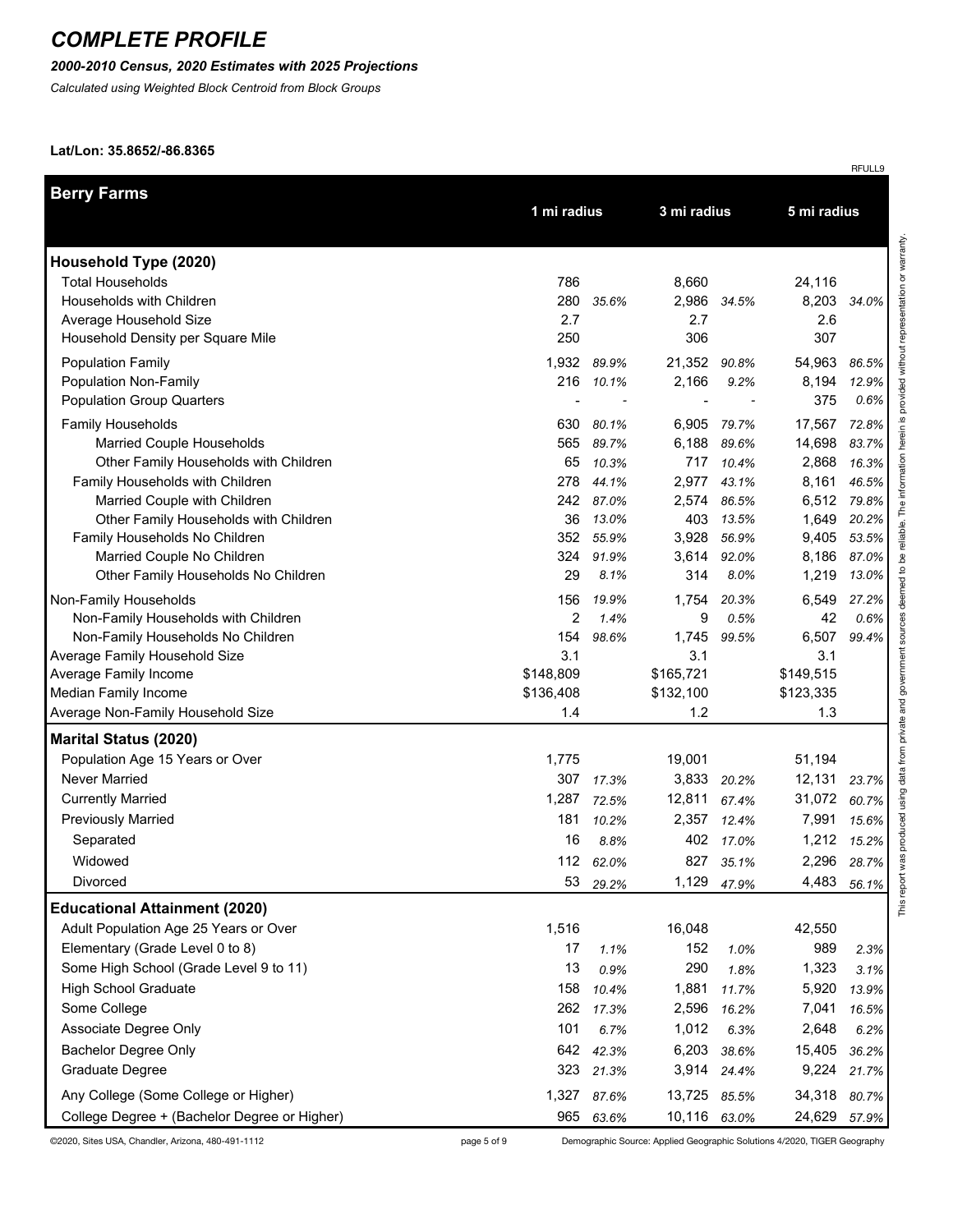### *2000-2010 Census, 2020 Estimates with 2025 Projections*

*Calculated using Weighted Block Centroid from Block Groups*

#### **Lat/Lon: 35.8652/-86.8365**

|                                                                            |            |               |              |                      |                  | RFULL9        |
|----------------------------------------------------------------------------|------------|---------------|--------------|----------------------|------------------|---------------|
| <b>Berry Farms</b>                                                         |            |               |              |                      |                  |               |
|                                                                            |            | 1 mi radius   |              | 3 mi radius          | 5 mi radius      |               |
| <b>Housing</b>                                                             |            |               |              |                      |                  |               |
| Total Housing Units (2020)                                                 | 791        |               | 8,759        |                      | 24,654           |               |
| Total Housing Units (2010)                                                 | 472        |               | 6,539        |                      | 18,372           |               |
| Historical Annual Growth (2010-2020)                                       | 319        | 6.8%          | 2,220        | 3.4%                 | 6,282            | 3.4%          |
| Housing Units Occupied (2020)                                              | 786        | 99.3%         | 8,660        | 98.9%                | 24,116           | 97.8%         |
| Housing Units Owner-Occupied                                               | 724        | 92.2%         | 7,583        | 87.6%                | 18,489           | 76.7%         |
| Housing Units Renter-Occupied                                              | 62         | 7.8%          | 1,077        | 12.4%                | 5,627            | 23.3%         |
| Housing Units Vacant (2020)                                                | 5          | 0.7%          | 100          | 1.1%                 | 538              | 2.2%          |
| Household Size (2020)                                                      |            |               |              |                      |                  |               |
| <b>Total Households</b>                                                    | 786        |               | 8,660        |                      | 24,116           |               |
| 1 Person Households                                                        | 114        | 14.5%         | 1,442        | 16.6%                | 5,371            | 22.3%         |
| 2 Person Households                                                        | 310        | 39.4%         | 3,250        | 37.5%                | 8,329            | 34.5%         |
| 3 Person Households                                                        | 148        | 18.8%         | 1,544        | 17.8%                | 4,102            | 17.0%         |
| 4 Person Households                                                        | 141        | 18.0%         | 1,597        | 18.4%                | 3,966            | 16.4%         |
| 5 Person Households                                                        | 54         | 6.8%          | 613          | 7.1%                 | 1,641            | 6.8%          |
| 6 Person Households                                                        | 13         | 1.7%          | 154          | 1.8%                 | 470              | 1.9%          |
| 7 or More Person Households                                                | 7          | 0.9%          | 59           | 0.7%                 | 237              | 1.0%          |
| <b>Household Income Distribution (2020)</b>                                |            |               |              |                      |                  |               |
| HH Income \$200,000 or More                                                | 162        | 20.6%         | 1,787        | 20.6%                | 4,114            | 17.1%         |
| HH Income \$150,000 to \$199,999                                           | 99         | 12.6%         | 1,231        | 14.2%                | 2,945            | 12.2%         |
| HH Income \$125,000 to \$149,999                                           | 121        | 15.4%         | 1,091        | 12.6%                | 2,685            | 11.1%         |
| HH Income \$100,000 to \$124,999                                           | 124        | 15.7%         | 1,190        | 13.7%                | 3,039            | 12.6%         |
| HH Income \$75,000 to \$99,999                                             | 92         | 11.7%         | 931          | 10.7%                | 2,951            | 12.2%         |
| HH Income \$50,000 to \$74,999                                             | 67         | 8.5%          | 957          | 11.1%                | 2,984            | 12.4%         |
| HH Income \$35,000 to \$49,999                                             | 26         | 3.2%          | 519          | 6.0%                 | 1,891            | 7.8%          |
| HH Income \$25,000 to \$34,999                                             | 40         | 5.1%          | 266          | 3.1%                 | 1,124            | 4.7%          |
| HH Income \$15,000 to \$24,999                                             | 14         | 1.8%          | 312          | 3.6%                 | 1,259            | 5.2%          |
| HH Income \$10,000 to \$14,999                                             | 15         | 1.9%          | 54           | 0.6%                 | 331              | 1.4%          |
| HH Income Under \$10,000                                                   | 27         | 3.5%          | 321          | 3.7%                 | 794              | 3.3%          |
| <b>Household Vehicles (2020)</b>                                           |            |               |              |                      |                  |               |
| Households 0 Vehicles Available                                            | 16         | 2.1%          | 277          | 3.2%                 | 1,012            | 4.2%          |
| Households 1 Vehicle Available                                             | 98         | 12.5%         | 1,265        | 14.6%                | 4,969            | 20.6%         |
| Households 2 Vehicles Available                                            | 390        | 49.6%         | 4,317        | 49.9%                | 11,456           | 47.5%         |
| Households 3 or More Vehicles Available                                    | 281        | 35.8%         | 2,801        | 32.3%                | 6,680            | 27.7%         |
| <b>Total Vehicles Available</b>                                            | 1,804      |               | 19,334       |                      | 50,466           |               |
| Average Vehicles per Household                                             | 2.3        |               | 2.2          |                      | 2.1              |               |
| <b>Owner-Occupied Household Vehicles</b>                                   | 1,660      | 92.0%         | 17,787 92.0% |                      | 42,094           | 83.4%         |
| Average Vehicles per Owner-Occupied Household                              | 2.3        |               | 2.3          |                      | 2.3              |               |
| Renter-Occupied Household Vehicles                                         | 144<br>2.3 | 8.0%          | 1,548        | 8.0%                 | 8,372<br>1.5     | 16.6%         |
| Average Vehicles per Renter-Occupied Household                             |            |               | 1.4          |                      |                  |               |
| Travel Time (2020)                                                         |            |               |              |                      |                  |               |
| Worker Base Age 16 years or Over                                           | 1,119      |               | 12,407       |                      | 33,309           |               |
| Travel to Work in 14 Minutes or Less                                       | 153        | 13.6%         |              | 2,196 17.7%          | 7,865            | 23.6%         |
| Travel to Work in 15 to 29 Minutes                                         | 378<br>429 | 33.8%         | 3,832        | 30.9%<br>4,132 33.3% | 10,441<br>10,604 | 31.3%         |
| Travel to Work in 30 to 59 Minutes<br>Travel to Work in 60 Minutes or More | 65         | 38.4%<br>5.8% | 724          | 5.8%                 | 1,998            | 31.8%<br>6.0% |
| Work at Home                                                               | 115        | 10.2%         | 1,702        | 13.7%                | 3,406            | 10.2%         |
|                                                                            | 28.0       |               | 25.5         |                      | 24.0             |               |
| Average Minutes Travel to Work                                             |            |               |              |                      |                  |               |

©2020, Sites USA, Chandler, Arizona, 480-491-1112 page 6 of 9 Demographic Source: Applied Geographic Solutions 4/2020, TIGER Geography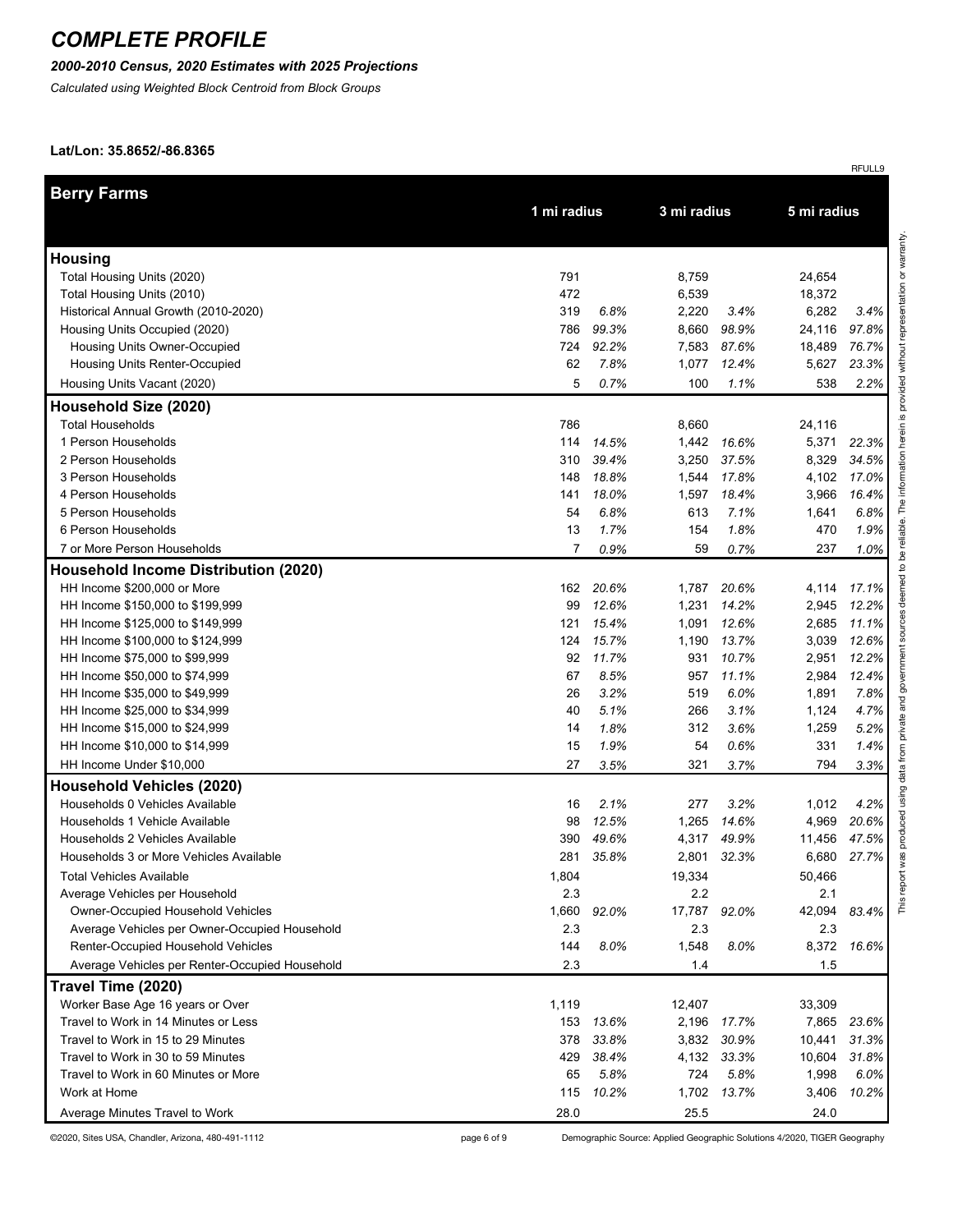## *2000-2010 Census, 2020 Estimates with 2025 Projections*

*Calculated using Weighted Block Centroid from Block Groups*

#### **Lat/Lon: 35.8652/-86.8365**

|                                                |           |             |           |             |           | RFULL9      |  |  |
|------------------------------------------------|-----------|-------------|-----------|-------------|-----------|-------------|--|--|
| <b>Berry Farms</b>                             |           |             |           |             |           |             |  |  |
|                                                |           | 1 mi radius |           | 3 mi radius |           | 5 mi radius |  |  |
| <b>Transportation To Work (2020)</b>           |           |             |           |             |           |             |  |  |
| Worker Base Age 16 years or Over               | 1,119     |             | 12,407    |             | 33,309    |             |  |  |
| Drive to Work Alone                            | 959       | 85.7%       | 9,923     | 80.0%       | 26,448    | 79.4%       |  |  |
| Drive to Work in Carpool                       | 30        | 2.7%        | 608       | 4.9%        | 2,425     | 7.3%        |  |  |
| Travel to Work by Public Transportation        |           |             | 24        | 0.2%        | 133       | 0.4%        |  |  |
| Drive to Work on Motorcycle                    |           |             |           |             | 28        |             |  |  |
| <b>Bicycle to Work</b>                         |           |             |           |             | 6         |             |  |  |
| Walk to Work                                   |           |             | 17        | 0.1%        | 358       | 1.1%        |  |  |
| <b>Other Means</b>                             | 14        | 1.3%        | 132       | 1.1%        | 504       | 1.5%        |  |  |
| Work at Home                                   | 115       | 10.2%       | 1,702     | 13.7%       | 3,406     | 10.2%       |  |  |
| Daytime Demographics (2020)                    |           |             |           |             |           |             |  |  |
| <b>Total Businesses</b>                        | 91        |             | 480       |             | 3,072     |             |  |  |
| <b>Total Employees</b>                         | 1,774     |             | 5,528     |             | 32,690    |             |  |  |
| Company Headquarter Businesses                 |           |             | 3         | 0.7%        | 26        | 0.8%        |  |  |
| Company Headquarter Employees                  | 1,122     | 63.2%       | 1,337     | 24.2%       | 4,930     | 15.1%       |  |  |
| <b>Employee Population per Business</b>        | 19.4 to 1 |             | 11.5      | to 1        | 10.6      | to 1        |  |  |
| <b>Residential Population per Business</b>     | 23.5 to 1 |             | 49.0 to 1 |             | 20.7 to 1 |             |  |  |
| Adj. Daytime Demographics Age 16 Years or Over | 2,376     |             | 11,518    |             | 48,427    |             |  |  |
| <b>Labor Force</b>                             |           |             |           |             |           |             |  |  |
| Labor Population Age 16 Years or Over (2020)   | 1,746     |             | 18,595    |             | 50,151    |             |  |  |
| Labor Force Total Males (2020)                 | 842       | 48.2%       | 8,989     | 48.3%       | 24,121    | 48.1%       |  |  |
| Male Civilian Employed                         | 640       | 76.0%       | 6,946     | 77.3%       | 18,882    | 78.3%       |  |  |
| Male Civilian Unemployed                       | 10        | 1.2%        | 109       | 1.2%        | 297       | 1.2%        |  |  |
| Males in Armed Forces                          |           |             |           |             | 21        |             |  |  |
| Males Not in Labor Force                       | 192       | 22.8%       | 1,934     | 21.5%       | 4,921     | 20.4%       |  |  |
| Labor Force Total Females (2020)               | 905       | 51.8%       | 9,606     | 51.7%       | 26,030    | 51.9%       |  |  |
| Female Civilian Employed                       | 504       | 55.8%       | 5,659     | 58.9%       | 15,511    | 59.6%       |  |  |
| Female Civilian Unemployed                     | 3         | 0.4%        | 88        | 0.9%        | 349       | 1.3%        |  |  |
| <b>Females in Armed Forces</b>                 |           |             |           |             |           |             |  |  |
| Females Not in Labor Force                     | 397       | 43.9%       | 3,859     | 40.2%       | 10,170    | 39.1%       |  |  |
| <b>Unemployment Rate</b>                       | 13        | 0.8%        | 198       | 1.1%        | 646       | 1.3%        |  |  |
| Occupation (2020)                              |           |             |           |             |           |             |  |  |
| Occupation Population Age 16 Years or Over     | 1,144     |             | 12.605    |             | 34,394    |             |  |  |
| <b>Occupation Total Males</b>                  | 640       | 55.9%       | 6,946     | 55.1%       | 18,882    | 54.9%       |  |  |
| <b>Occupation Total Females</b>                | 504       | 44.1%       | 5,659     | 44.9%       | 15,511    | 45.1%       |  |  |
| Management, Business, Financial Operations     | 387       | 33.8%       | 3,962     | 31.4%       | 9,743     | 28.3%       |  |  |
| Professional, Related                          | 354       | 30.9%       | 4,004     | 31.8%       | 9,779     | 28.4%       |  |  |
| Service                                        | 78        | 6.8%        | 984       | 7.8%        | 4,118     | 12.0%       |  |  |
| Sales, Office                                  | 227       | 19.8%       | 2,551     | 20.2%       | 7,071     | 20.6%       |  |  |
| Farming, Fishing, Forestry                     | 6         | 0.6%        | 25        | 0.2%        | 164       | 0.5%        |  |  |
| Construction, Extraction, Maintenance          | 38        | 3.4%        | 354       | 2.8%        | 1,089     | 3.2%        |  |  |
| Production, Transport, Material Moving         | 54        | 4.7%        | 724       | 5.7%        | 2,430     | 7.1%        |  |  |
| <b>White Collar Workers</b>                    | 968       | 84.6%       | 10,517    | 83.4%       | 26,593    | 77.3%       |  |  |
| <b>Blue Collar Workers</b>                     | 176       | 15.4%       | 2,088     | 16.6%       | 7,801     | 22.7%       |  |  |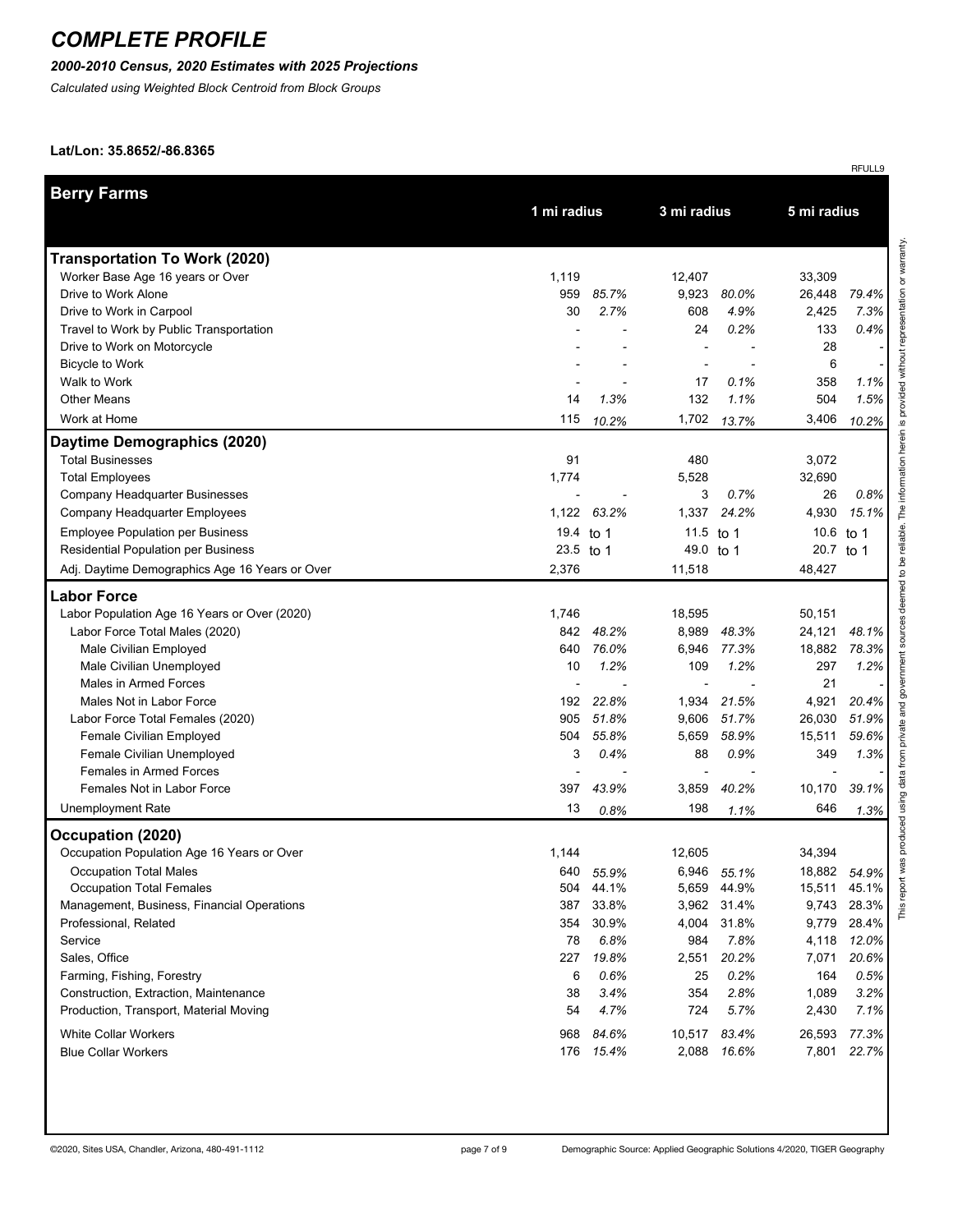## *2000-2010 Census, 2020 Estimates with 2025 Projections*

*Calculated using Weighted Block Centroid from Block Groups*

#### **Lat/Lon: 35.8652/-86.8365**

|                                    |                          |            |             |              |                | RFULL9 |                            |
|------------------------------------|--------------------------|------------|-------------|--------------|----------------|--------|----------------------------|
| <b>Berry Farms</b>                 |                          |            |             |              | 5 mi radius    |        |                            |
|                                    | 1 mi radius              |            | 3 mi radius |              |                |        |                            |
| Units In Structure (2020)          |                          |            |             |              |                |        | representation or warranty |
| <b>Total Units</b>                 | 405                      |            | 5,948       |              | 17,306         |        |                            |
| 1 Detached Unit                    |                          | 710 175.4% |             | 7,556 127.0% | 18,704         | 108.1% |                            |
| 1 Attached Unit                    | 33                       | 8.2%       | 402         | 6.8%         | 1,761          | 10.2%  |                            |
| 2 Units                            | $\overline{\phantom{a}}$ |            | 9           | 0.2%         | 105            | 0.6%   |                            |
| 3 to 4 Units                       | 2                        | 0.5%       | 33          | 0.5%         | 556            | 3.2%   | without                    |
| 5 to 9 Units                       | $\mathbf{1}$             | 0.3%       | 74          | 1.2%         | 592            | 3.4%   |                            |
| 10 to 19 Units                     | 18                       | 4.3%       | 161         | 2.7%         | 689            | 4.0%   | provided                   |
| 20 to 49 Units                     | 10                       | 2.6%       | 189         | 3.2%         | 540            | 3.1%   |                            |
| 50 or More Units                   | 1                        | 0.3%       | 118         | 2.0%         | 756            | 4.4%   | ∾.                         |
| Mobile Home or Trailer             | 9                        | 2.3%       | 117         | 2.0%         | 413            | 2.4%   | herein                     |
| <b>Other Structure</b>             |                          |            |             |              |                |        |                            |
| Homes Built By Year (2020)         |                          |            |             |              |                |        | The information            |
| Homes Built 2014 or later          | 174                      | 22.0%      | 1,459       | 16.7%        | 3,931          | 15.9%  |                            |
| Homes Built 2010 to 2013           | 41                       | 5.2%       | 373         | 4.3%         | 1,548          | 6.3%   |                            |
| Homes Built 2000 to 2009           | 105                      | 13.3%      | 1,412       | 16.1%        | 4,684          | 19.0%  | reliable.                  |
| Homes Built 1990 to 1999           | 202                      | 25.6%      | 2,708       | 30.9%        | 5,559          | 22.5%  | Ъe                         |
| Homes Built 1980 to 1989           | 103                      | 13.0%      | 1,486       | 17.0%        | 3,726          | 15.1%  | ٩,                         |
| Homes Built 1970 to 1979           | 132                      | 16.6%      | 783         | 8.9%         | 2,091          | 8.5%   | deemed                     |
| Homes Built 1960 to 1969           | 12                       | 1.5%       | 158         | 1.8%         | 951            | 3.9%   |                            |
| Homes Built 1950 to 1959           | 4                        | 0.5%       | 115         | 1.3%         | 605            | 2.5%   | sources                    |
| Homes Built 1940 to 1949           | 1                        | 0.2%       | 29          | 0.3%         | 430            | 1.7%   |                            |
| Homes Built Before 1939            | 11                       | 1.4%       | 137         | 1.6%         | 590            | 2.4%   |                            |
| Median Age of Homes                | 21.7 yrs                 |            | 21.6        | yrs          | 23.7           | yrs    | government                 |
| Home Values (2020)                 |                          |            |             |              |                |        | private and                |
| Owner Specified Housing Units      | 440                      |            | 5,427       |              | 13,013         |        |                            |
| Home Values \$1,000,000 or More    | 33                       | 7.5%       | 214         | 3.9%         | 569            | 4.4%   |                            |
| Home Values \$750,000 to \$999,999 | 39                       | 8.8%       | 337         | 6.2%         | 1,194          | 9.2%   | data from                  |
| Home Values \$500,000 to \$749,999 | 233                      | 52.9%      | 1,848       | 34.1%        | 4,541          | 34.9%  |                            |
| Home Values \$400,000 to \$499,999 | 201                      | 45.8%      | 2,349       | 43.3%        | 4,890          | 37.6%  | using                      |
| Home Values \$300,000 to \$399,999 | 151                      | 34.4%      | 1,708       | 31.5%        | 3,997          | 30.7%  | peor                       |
| Home Values \$250,000 to \$299,999 | 28                       | 6.5%       | 487         | 9.0%         | 1,146          | 8.8%   | produ                      |
| Home Values \$200,000 to \$249,999 | 19                       | 4.3%       | 317         | 5.8%         | 949            | 7.3%   | $\overline{\mathbf{0}}$    |
| Home Values \$175,000 to \$199,999 | 5                        | 1.0%       | 55          | 1.0%         | 222            | 1.7%   | report wa                  |
| Home Values \$150,000 to \$174,999 | 4                        | 1.0%       | 37          | 0.7%         | 146            | 1.1%   |                            |
| Home Values \$125,000 to \$149,999 | 4                        | 0.9%       | 37          | 0.7%         | 135            | 1.0%   | This                       |
| Home Values \$100,000 to \$124,999 |                          |            | 15          | 0.3%         | 102            | 0.8%   |                            |
| Home Values \$90,000 to \$99,999   |                          |            | 2           |              | 15             | 0.1%   |                            |
| Home Values \$80,000 to \$89,999   |                          |            | 10          | 0.2%         | 66             | 0.5%   |                            |
| Home Values \$70,000 to \$79,999   |                          |            |             |              | $\overline{a}$ |        |                            |
| Home Values \$60,000 to \$69,999   |                          |            | 7           | 0.1%         | 11             |        |                            |
| Home Values \$50,000 to \$59,999   |                          |            | 2           |              | 8              |        |                            |
| Home Values \$35,000 to \$49,999   |                          |            | 1           |              | 6              |        |                            |
| Home Values \$25,000 to \$34,999   |                          |            | 7           | 0.1%         | 28             | 0.2%   |                            |
| Home Values \$10,000 to \$24,999   |                          |            | 8           | 0.1%         | 57             | 0.4%   |                            |
| Home Values Under \$10,000         |                          |            | 57          | 1.1%         | 170            | 1.3%   |                            |
| Owner-Occupied Median Home Value   | \$473,432                |            | \$434,825   |              | \$427,224      |        |                            |
| Renter-Occupied Median Rent        | \$2,341                  |            | \$1,549     |              | \$1,214        |        |                            |

©2020, Sites USA, Chandler, Arizona, 480-491-1112 page 8 of 9 Demographic Source: Applied Geographic Solutions 4/2020, TIGER Geography